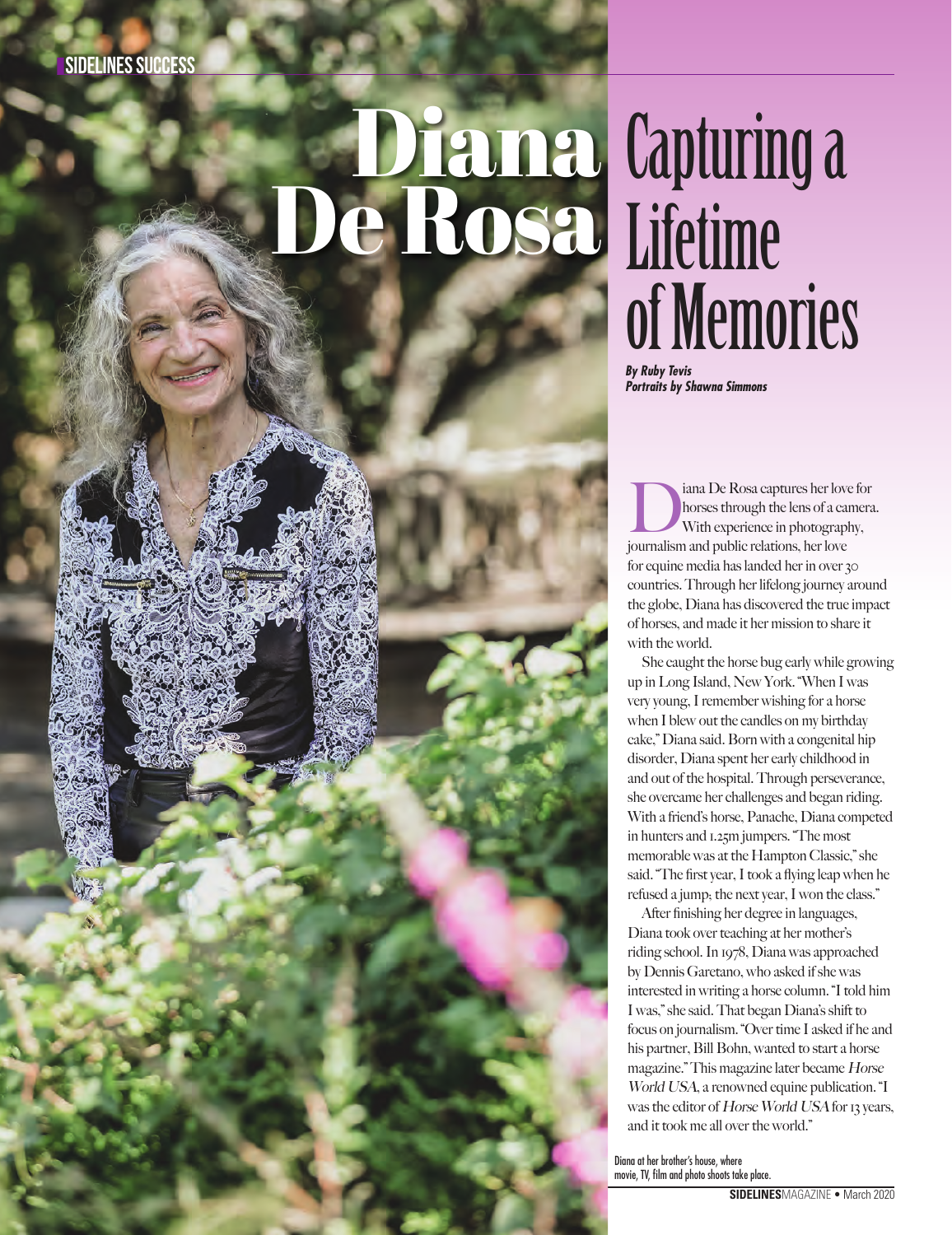

### **Covering the Olympic Games**

While Diana traveled the world, her goal was to cover an Olympic Games. "My first one was in 1988," Diana said. "I was over the moon about going to Korea. It was my dream of a lifetime and it lived up to all my expectations." After covering eight Summer Olympic Games, Diana is now preparing for her first trip to Japan to photograph the 2020 Olympics in Tokyo.

Despite the excitement, the Games brought forth the reality of the long, hard work that comes with photojournalism. "That's when I learned how difficult an Olympic Games is to cover, and how to survive on two to three hours of sleep a night for two and a half weeks," she said.

The learning curve hasn't stopped for Diana, but there have been some changes that make the job a bit easier. According to Diana, the switch from film to digital photography was the Holy Grail. Long gone are the days of hauling rolls of extra film.

"I've dealt with so many issues that I now have my system down pat," she said, adding that she always brings extra supplies for friends. "I had my computer fail — now I come with two computers. My adapter died, and so now I make sure I know

where the closest electronics store is. I know what it's like to have something fail, so I like to help others who go through a similar situation."

For these reasons, Diana is already organizing for Tokyo. "I have plenty of time, but it takes time to work through all the details," she said. Despite the hard work, she believes it's all worth it. "When I went to my first Olympic Games, I was able to see the best riders in the world competing, and watching our American riders standing on the podium was the miracle moment for me."

### **Public Relations and Superman**

After leaving Horse World USA in 1990, Diana started Press Link PR, a public relations firm serving prestigious clients like the Hampton Classic Horse Show and the National Horse Show at Madison Square Garden. "When I left that position at Horse World USA, I felt I had garnered a lot of information on what was lacking in PR firms," Diana said, "I decided, over time and after learning from other PR professionals, to create Press Link PR."

In addition to working with horse shows,

Diana had the opportunity to manage public relations for several beloved horse films. Diana worked with Dreamworks for the movies "Spirit: Stallion of the Cimarron" as well as "Dreamer." She also had the opportunity to work with Fox for the movie "Flicka."

"My favorite clients were the movies," she said. "I got to meet and interview many celebrities and it helped me to understand the movie business. Little did I know that one day I'd have the honor of working for a huge celebrity for the last eight years of his life. That celebrity was Christopher Reeve."

Diana met avid equestrian and "Superman" actor Christopher Reeve in 1995. Christopher was doing a Celebrity Challenge at the USET office in New Jersey, and Diana was there doing TV interviews. "I remember looking up at him at the time," Diana said. "He was so tall  $-6$  feet  $\frac{1}{2}$  inches!"

One year later, after the catastrophic riding accident that left Christopher paralyzed, Diana became his road manager. As Christopher's road manager, Diana was responsible for organizing his trips, speeches, meetings, acting, media interviews, events and more. "I arranged all the details of any of those trips, from